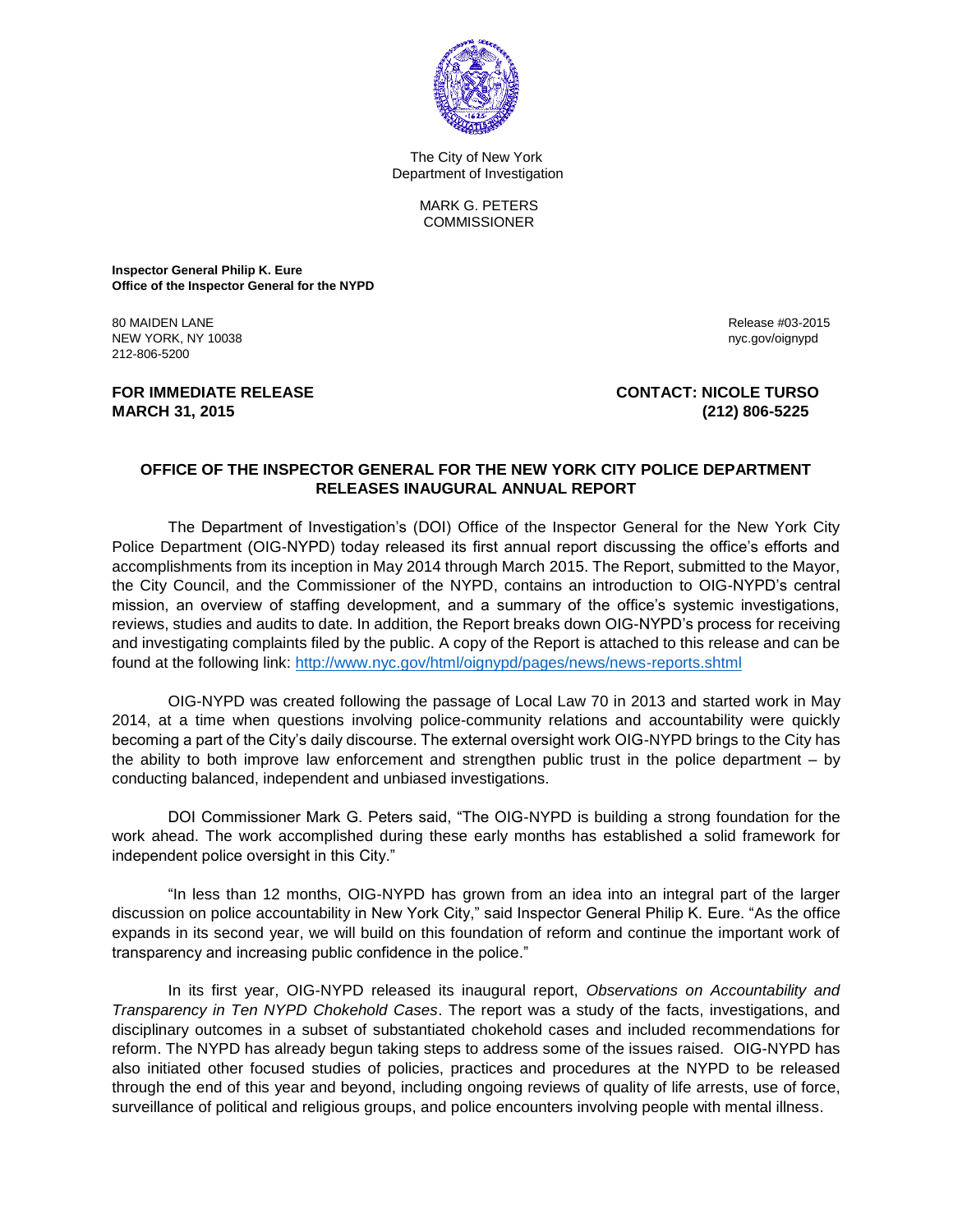Much of OIG-NYPD's inaugural year was dedicated towards building a fully-functional oversight office from the ground up, which required the recruitment and hiring of a talented and diverse staff as well as the development of a public dialogue through community outreach. Some highlights of this work include:

- As of March 31, 2015, OIG-NYPD hired 23 professionals reflecting a range of experiences, including investigators, police oversight specialists, former police detectives, attorneys, prosecutors, researchers, community advocates, and municipal and inter-governmental professionals.
- Staff come from a variety of respected institutions, including the United States Department of Justice, New York City Police and Law Departments, the Civilian Complaint Review Board, the New York Civil Liberties Union, District Attorney Offices of Manhattan, Brooklyn, and Philadelphia, and the United Nations Crime Prevention and Criminal Justice Programme, among many others.
- Established an Investigations Unit and a Policy Analysis and Evaluations Unit to identify issues and topics for review, investigate policing practices, assess data and design approaches to draft reports with qualitative and quantitative information regarding NYPD.
- Over 30 outreach meetings with a variety of community groups, advocates, and local organizations focused on criminal justice reform. OIG-NYPD has also presented before community boards, precinct community councils and civil rights organizations throughout the five boroughs.
- Multiple meetings and briefings with the Police Commissioner and other high-ranking NYPD officials, outreach to NYPD officers, and conversations with police union representatives.
- Introduced an online presence through a website and Twitter account and an online complaint form for the public to contact OIG-NYPD with concerns.

OIG-NYPD also allows for members of the public to make anonymous and non-anonymous complaints regarding problems and deficiencies related to NYPD. Though OIG-NYPD's core mandate is to investigate systemic matters, the office reviews and tracks all individual complaints filed with the office in order to identify and asses any systemic issues.

In calendar year 2014, OIG-NYPD received 150 complaints covering a range of topics including the following allegations:

- Wrongful arrests and convictions
- Police officers not taking complaint reports
- Issues related to policing in minority communities
- Surveillance of political and religious groups
- Improper use of force
- Free speech violations
- Parking issues, including NYPD parking near police facilities
- Complaints unrelated to NYPD or law enforcement

Approximately two-thirds of the complaints received by OIG-NYPD were referred to other agencies because they did not concern systemic issues, and were more appropriately suited for other entities. The office, however, keeps records of these complaints on file for future reference. Other noteworthy statistics from OIG-NYPD's complaint bureau include: